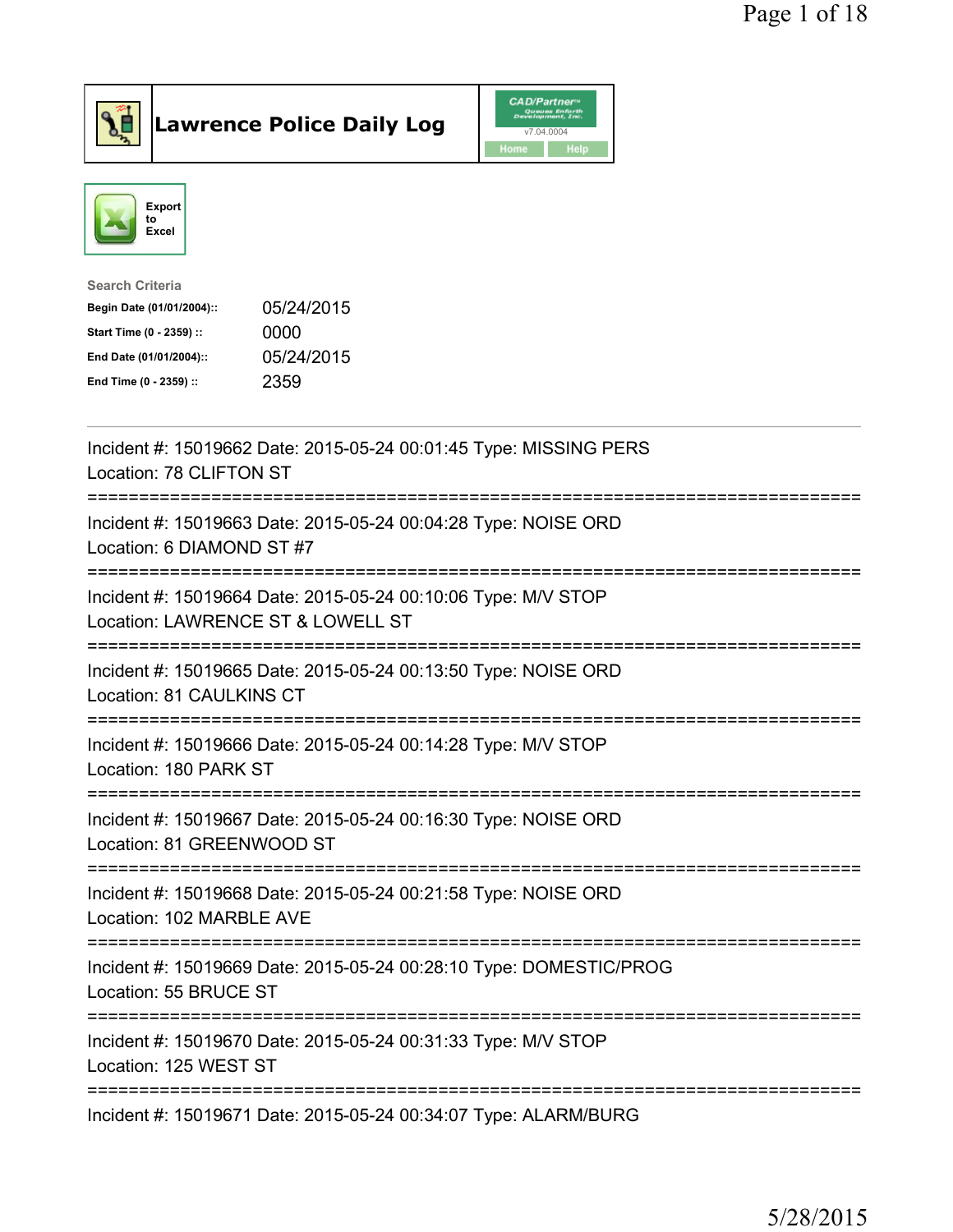Location: GO 1 DOLLAR / 73 WINTHROP AV =========================================================================== Incident #: 15019672 Date: 2015-05-24 00:34:40 Type: M/V STOP Location: 125 WEST ST =========================================================================== Incident #: 15019673 Date: 2015-05-24 00:43:34 Type: M/V STOP Location: HUBBARD PL =========================================================================== Incident #: 15019674 Date: 2015-05-24 00:53:17 Type: DOMESTIC/PROG Location: 35 CHICKERING RD =========================================================================== Incident #: 15019675 Date: 2015-05-24 00:54:34 Type: NOISE ORD Location: 30 WILMOT ST FL 1 =========================================================================== Incident #: 15019676 Date: 2015-05-24 00:57:20 Type: SPECIAL CHECK Location: RIO BAR AND GRILL / 9 APPLETON ST =========================================================================== Incident #: 15019677 Date: 2015-05-24 01:03:35 Type: DISTURBANCE Location: 416 PARK ST =========================================================================== Incident #: 15019678 Date: 2015-05-24 01:03:56 Type: DOMESTIC/PROG Location: 43 FERN ST =========================================================================== Incident #: 15019679 Date: 2015-05-24 01:06:02 Type: ALARM/BURG Location: ESPADA RESIDENCE / 83 MYRTLE ST =========================================================================== Incident #: 15019680 Date: 2015-05-24 01:20:39 Type: FIGHT Location: DENNYS / 160 WINTHROP AV =========================================================================== Incident #: 15019681 Date: 2015-05-24 01:29:58 Type: 209A/VIOLATION Location: 3 EASTON ST FL 1 =========================================================================== Incident #: 15019682 Date: 2015-05-24 01:32:30 Type: DISORDERLY Location: SAM'S FOOD STORE / 389 BROADWAY =========================================================================== Incident #: 15019683 Date: 2015-05-24 01:34:44 Type: AUTO ACC/UNK PI Location: 139 WEST ST =========================================================================== Incident #: 15019684 Date: 2015-05-24 01:41:18 Type: M/V STOP Location: HAVERHILL ST & WARWICK ST =========================================================================== Incident #: 15019685 Date: 2015-05-24 01:57:14 Type: DISTURBANCE Location: 22 THORNDIKE ST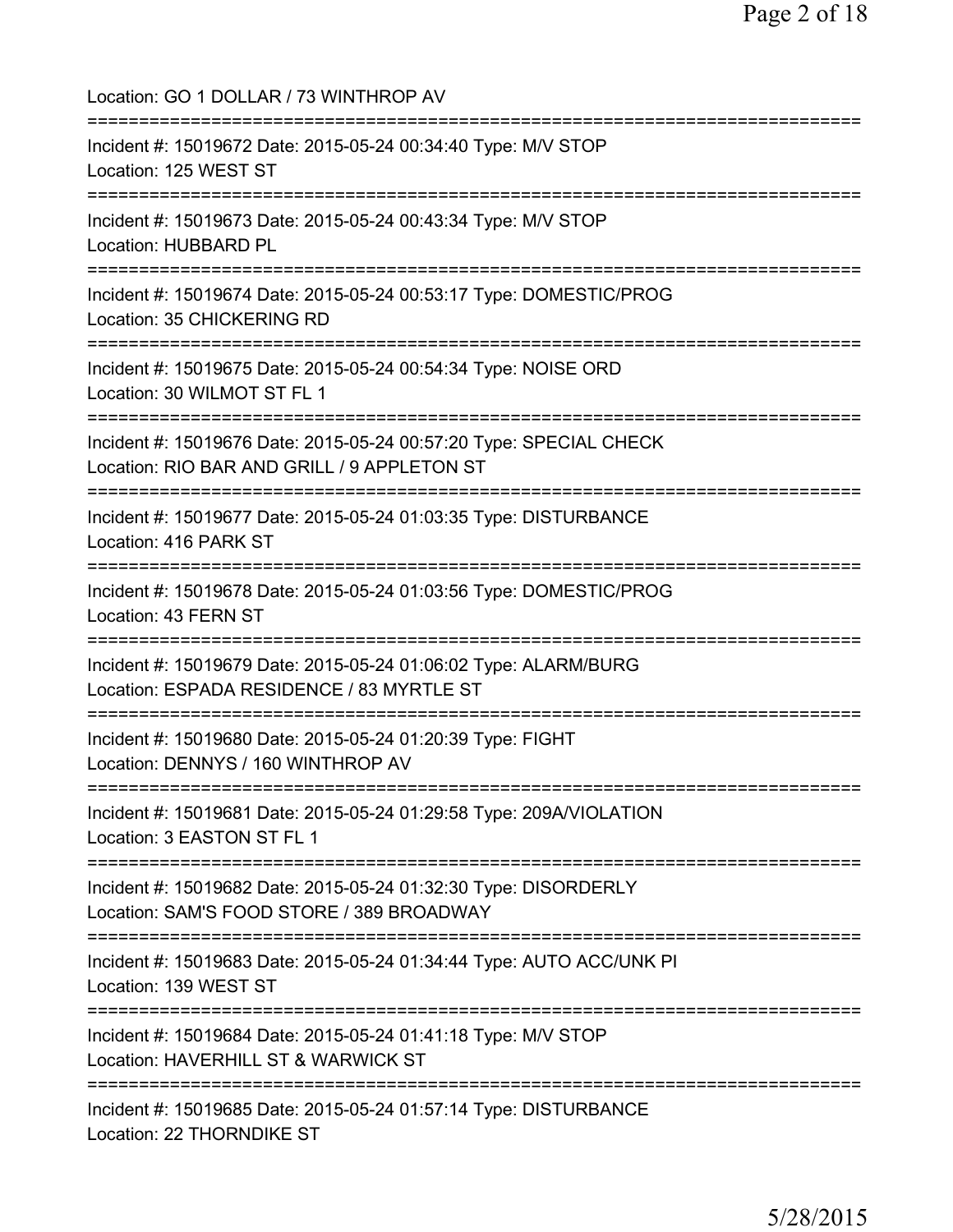| ==========================                                                                                                          |
|-------------------------------------------------------------------------------------------------------------------------------------|
| Incident #: 15019686 Date: 2015-05-24 02:02:26 Type: NOISE ORD<br>Location: 125 BENNINGTON ST FL 2                                  |
| Incident #: 15019687 Date: 2015-05-24 02:07:57 Type: MAL DAMAGE<br>Location: 394 HOWARD ST FL 2                                     |
| Incident #: 15019688 Date: 2015-05-24 02:12:09 Type: ALARMS<br>Location: ESPERANZA ACADEMY / 198 GARDEN ST<br>===================== |
| Incident #: 15019689 Date: 2015-05-24 02:16:47 Type: DOMESTIC/PROG<br>Location: 101 BOXFORD ST                                      |
| Incident #: 15019690 Date: 2015-05-24 02:17:50 Type: NOISE ORD<br>Location: 142 SARATOGA ST                                         |
| Incident #: 15019691 Date: 2015-05-24 02:20:29 Type: NOISE ORD<br>Location: 161 PARK ST                                             |
| Incident #: 15019692 Date: 2015-05-24 02:24:12 Type: NOISE ORD<br>Location: 86 NEWBURY ST FL 1                                      |
| Incident #: 15019693 Date: 2015-05-24 02:33:04 Type: NOISE ORD<br>Location: 28 CHESTNUT ST FL 2<br>:=============                   |
| Incident #: 15019694 Date: 2015-05-24 02:47:53 Type: NOISE ORD<br>Location: 171 JACKSON ST                                          |
| Incident #: 15019695 Date: 2015-05-24 02:56:26 Type: NOISE ORD<br>Location: 200 HIGH ST FL 1 OR 3                                   |
| Incident #: 15019696 Date: 2015-05-24 03:06:46 Type: M/V STOP<br>Location: AMESBURY ST & LOWELL ST                                  |
| Incident #: 15019697 Date: 2015-05-24 03:12:20 Type: SUS PERS/MV<br>Location: 47 BASSWOOD ST                                        |
| Incident #: 15019698 Date: 2015-05-24 03:13:46 Type: MAL DAMG PROG<br>Location: 36 HOWARD ST FL 2                                   |
| Incident #: 15019699 Date: 2015-05-24 03:51:02 Type: B&E/MV/PAST<br>Location: 138 SARATOGA ST                                       |
|                                                                                                                                     |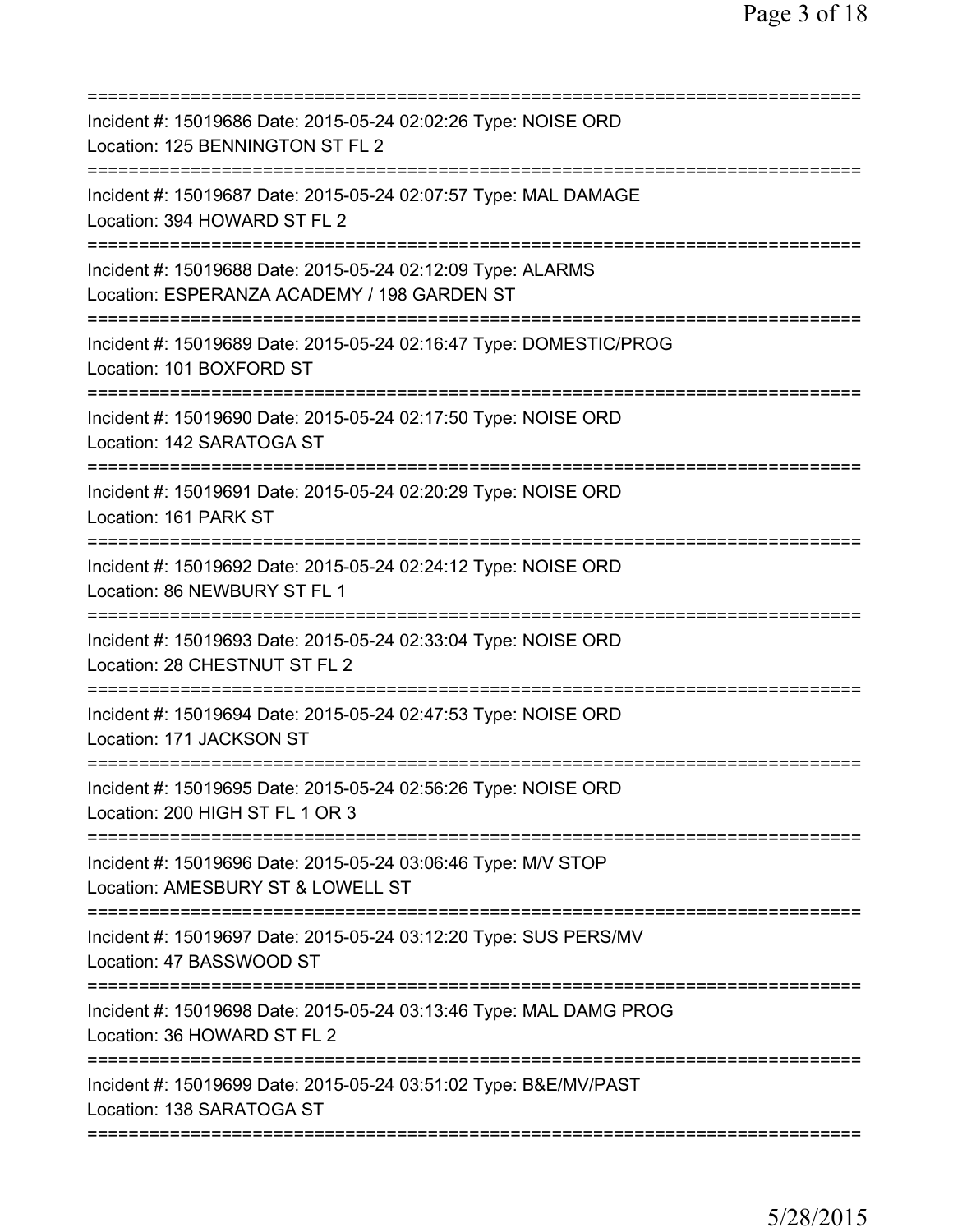| Incident #: 15019700 Date: 2015-05-24 03:54:13 Type: SUS PERS/MV<br>Location: 15 WOODLAND ST                                                            |
|---------------------------------------------------------------------------------------------------------------------------------------------------------|
| Incident #: 15019701 Date: 2015-05-24 03:55:23 Type: PRISONER CHK<br>Location: LAWRENCE POLICE DEPARTMENT / 90 LOWELL ST<br>=========================== |
| Incident #: 15019702 Date: 2015-05-24 03:58:30 Type: ALARM/BURG<br>Location: SO LAW EAST / 165 CRAWFORD ST                                              |
| Incident #: 15019703 Date: 2015-05-24 04:08:21 Type: TRANSPORT<br>Location: LAWRENCE GENERAL HOSPITAL / 1 GENERAL ST                                    |
| Incident #: 15019704 Date: 2015-05-24 07:53:08 Type: HIT & RUN M/V<br>Location: 316 HIGH ST                                                             |
| Incident #: 15019705 Date: 2015-05-24 08:15:28 Type: TOW/ABANDONED<br>Location: 22 SARGENT ST                                                           |
| Incident #: 15019706 Date: 2015-05-24 08:32:15 Type: B&E/MV/ATTEMP<br>Location: 36 BERNARD AV                                                           |
| Incident #: 15019707 Date: 2015-05-24 08:32:35 Type: SEX OFF. PAST<br>Location: 10 D TENNEY ST                                                          |
| Incident #: 15019708 Date: 2015-05-24 08:50:33 Type: B&E/MV/PAST<br>Location: 35 FOSTER ST                                                              |
| Incident #: 15019709 Date: 2015-05-24 09:12:04 Type: INVESTIGATION<br>Location: 90 MARSTON ST                                                           |
| Incident #: 15019710 Date: 2015-05-24 09:24:44 Type: TRESPASSING<br>Location: 4 STEARNS AV                                                              |
| ==================================<br>Incident #: 15019711 Date: 2015-05-24 09:29:59 Type: TRESPASSING<br>Location: 390 S UNION ST                      |
| Incident #: 15019712 Date: 2015-05-24 09:36:40 Type: M/V STOP<br>Location: 95 MYRTLE ST                                                                 |
| Incident #: 15019713 Date: 2015-05-24 09:37:37 Type: LARCENY/PAST<br>Location: 490 RIVERSIDE DR                                                         |
| Incident #: 15019714 Date: 2015-05-24 09:40:28 Type: NOISE ORD                                                                                          |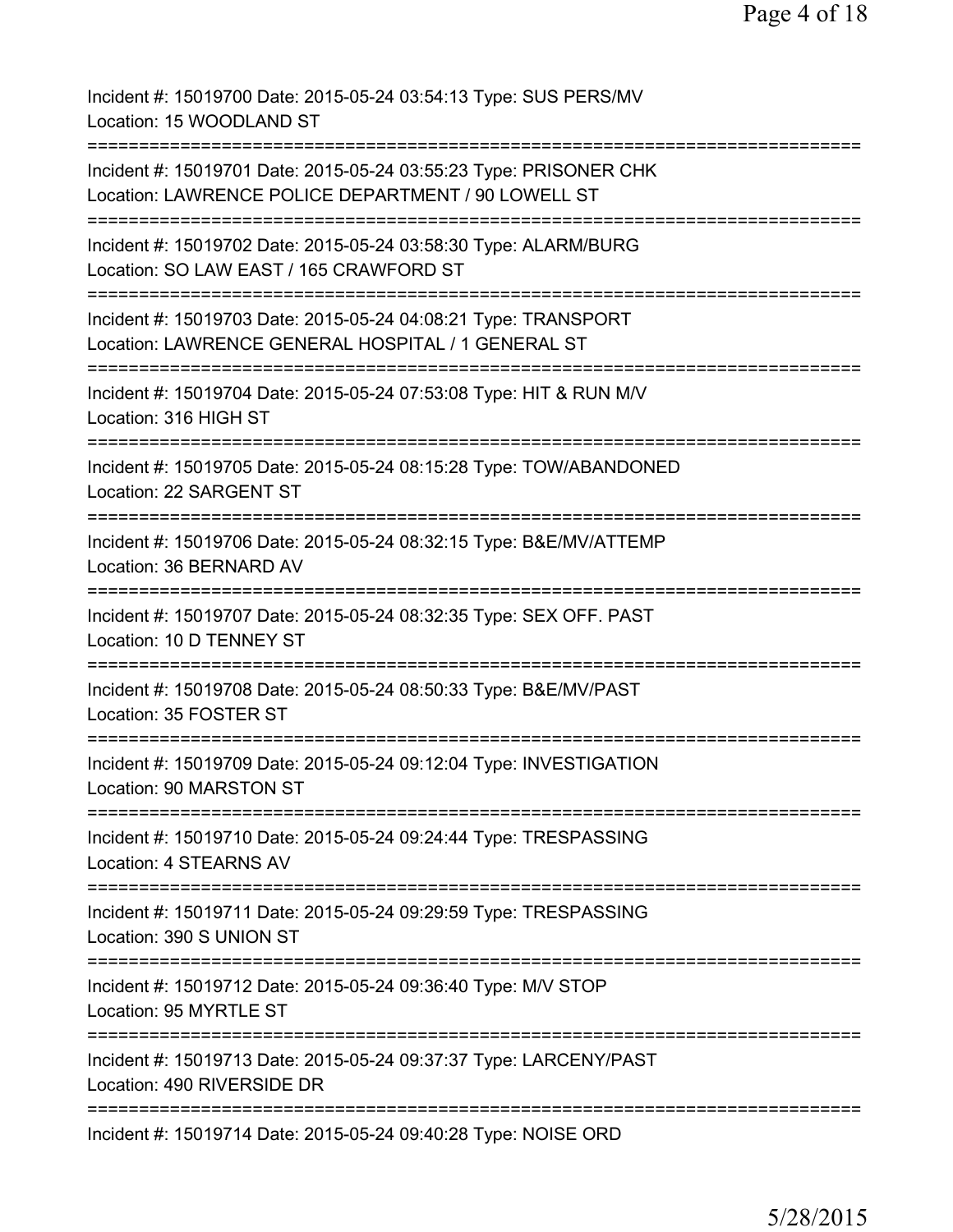Location: SO LAW COMMON / null =========================================================================== Incident #: 15019715 Date: 2015-05-24 09:46:18 Type: PARK & WALK Location: BRADFORD ST & BROADWAY =========================================================================== Incident #: 15019716 Date: 2015-05-24 10:19:37 Type: HIT & RUN M/V Location: ANDOVER ST & S BROADWAY =========================================================================== Incident #: 15019718 Date: 2015-05-24 10:41:22 Type: A&B PAST Location: 141 OXFORD ST =========================================================================== Incident #: 15019717 Date: 2015-05-24 10:42:11 Type: MAL DAMAGE Location: 3 RESERVOIR DR =========================================================================== Incident #: 15019719 Date: 2015-05-24 10:48:56 Type: M/V STOP Location: BARKER ST =========================================================================== Incident #: 15019720 Date: 2015-05-24 10:49:19 Type: WOMAN DOWN Location: BRADFORD ST & FRANKLIN ST =========================================================================== Incident #: 15019721 Date: 2015-05-24 10:49:39 Type: THREATS Location: BROOK ST & UNION ST =========================================================================== Incident #: 15019722 Date: 2015-05-24 10:56:26 Type: 911 HANG UP Location: 62 MELVIN ST #B1117 =========================================================================== Incident #: 15019723 Date: 2015-05-24 10:58:38 Type: B&E/MV/PAST Location: 125 BAILEY ST =========================================================================== Incident #: 15019724 Date: 2015-05-24 11:30:54 Type: M/V STOP Location: 609 BROADWAY =========================================================================== Incident #: 15019725 Date: 2015-05-24 11:32:21 Type: B&E/MV/PAST Location: 140 ABBOTT ST =========================================================================== Incident #: 15019726 Date: 2015-05-24 11:43:02 Type: M/V STOP Location: BROADWAY & LOWELL ST =========================================================================== Incident #: 15019727 Date: 2015-05-24 11:57:13 Type: SUS PERS/MV Location: 12 WILLOW ST =========================================================================== Incident #: 15019728 Date: 2015-05-24 12:09:18 Type: DOMESTIC/PROG Location: 20 CROSBY ST FL 3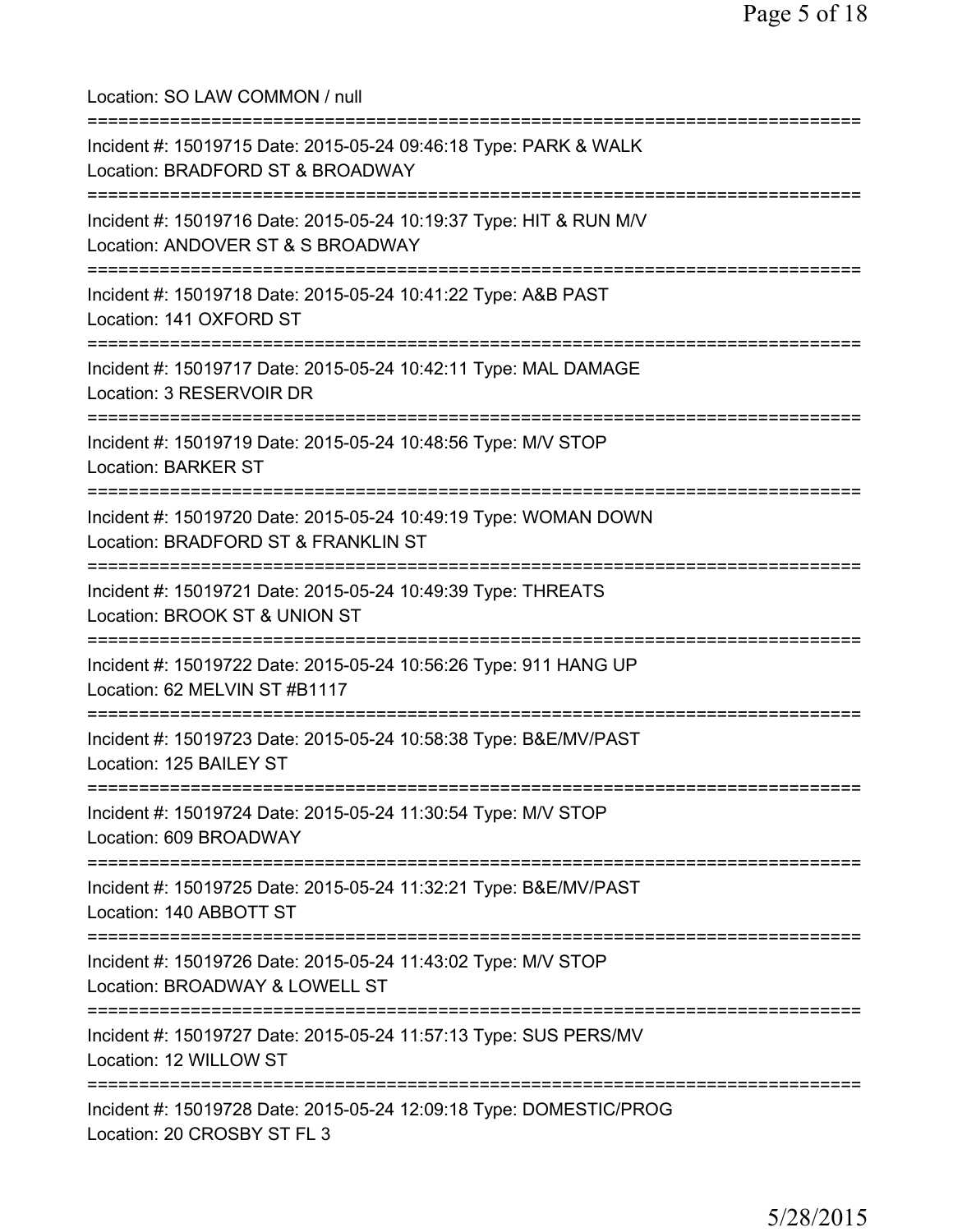| Incident #: 15019730 Date: 2015-05-24 12:12:18 Type: SPECIAL CHECK<br>Location: 145 WATER ST                                                  |
|-----------------------------------------------------------------------------------------------------------------------------------------------|
| Incident #: 15019729 Date: 2015-05-24 12:12:56 Type: NOISE ORD<br>Location: 27 WARWICK ST                                                     |
| Incident #: 15019731 Date: 2015-05-24 12:41:50 Type: HIT & RUN M/V<br>Location: 83 EVERETT ST                                                 |
| Incident #: 15019733 Date: 2015-05-24 12:59:47 Type: DPW<br>Location: 333 BROADWAY                                                            |
| Incident #: 15019732 Date: 2015-05-24 13:00:56 Type: EMERGENCY209A<br>Location: 90 LOWELL ST                                                  |
| Incident #: 15019734 Date: 2015-05-24 13:17:25 Type: UNWANTEDGUEST<br>Location: TEDESCHI / 390 S UNION ST<br>================================ |
| Incident #: 15019735 Date: 2015-05-24 13:22:00 Type: TOW OF M/V<br>Location: 394 LOWELL ST                                                    |
| Incident #: 15019736 Date: 2015-05-24 13:27:03 Type: AUTO ACC/NO PI<br>Location: BROADWAY & WATER ST                                          |
| Incident #: 15019737 Date: 2015-05-24 13:45:48 Type: CK WELL BEING<br>Location: 10 MONMOUTH ST                                                |
| Incident #: 15019738 Date: 2015-05-24 14:06:34 Type: HIT & RUN M/V<br>Location: RITE AID PHARMACY / 365 ESSEX ST                              |
| ;=====================================<br>Incident #: 15019739 Date: 2015-05-24 14:06:42 Type: CK WELL BEING<br>Location: 38 EXETER ST FL 1   |
| Incident #: 15019740 Date: 2015-05-24 14:13:19 Type: DOMESTIC/PROG<br>Location: 27 BOEHM ST #5                                                |
| Incident #: 15019741 Date: 2015-05-24 14:18:04 Type: TOW OF M/V<br>Location: 44 MONTGOMERY ST                                                 |
| Incident #: 15019742 Date: 2015-05-24 14:26:57 Type: GENERAL SERV<br>Location: 49 KINGSTON ST                                                 |
|                                                                                                                                               |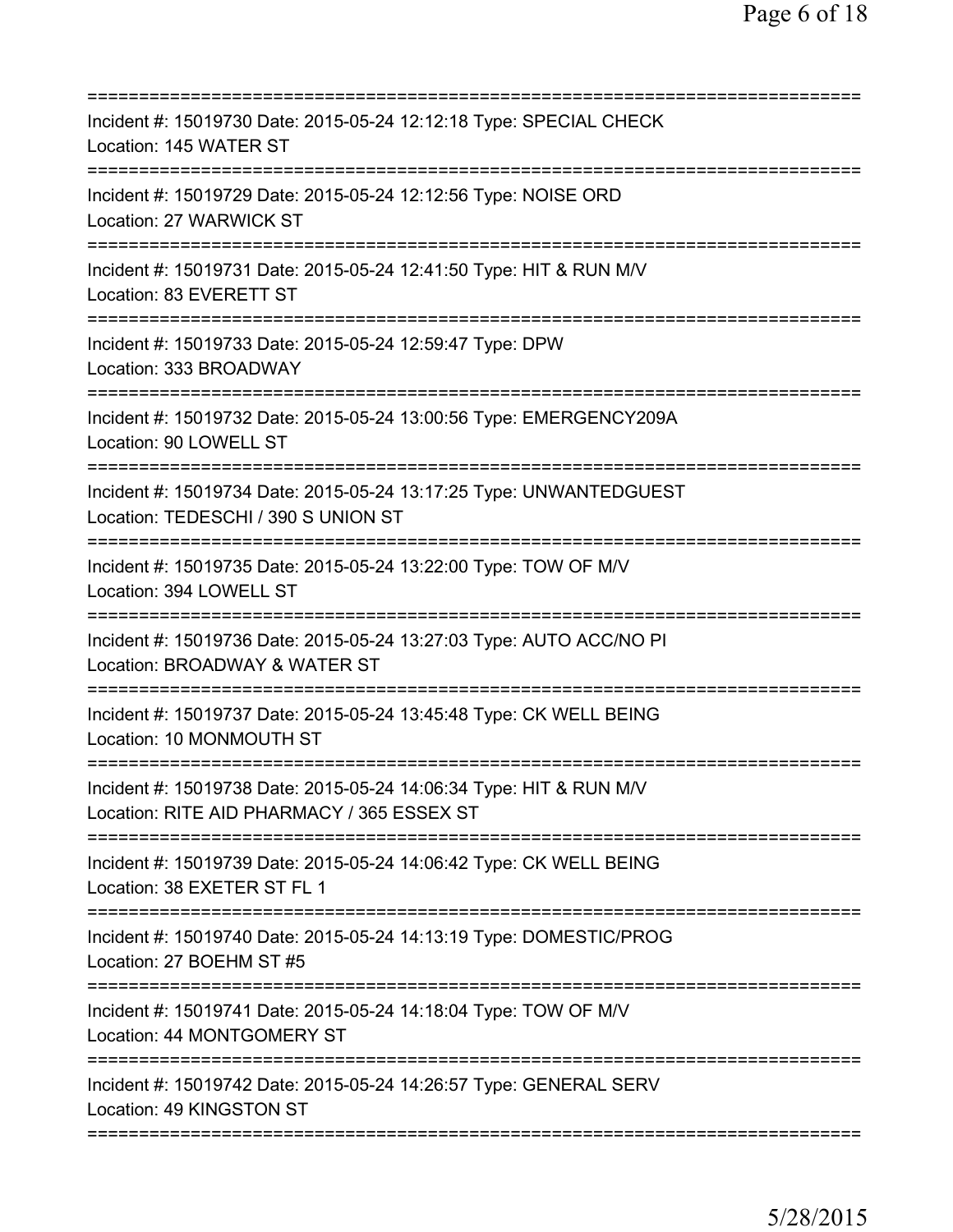| Incident #: 15019743 Date: 2015-05-24 14:28:26 Type: DISTURBANCE<br>Location: 109 ARLINGTON ST                                                     |
|----------------------------------------------------------------------------------------------------------------------------------------------------|
| Incident #: 15019744 Date: 2015-05-24 14:36:16 Type: TOW OF M/V<br>Location: 194 JACKSON ST                                                        |
| Incident #: 15019745 Date: 2015-05-24 14:56:34 Type: ANIMAL COMPL<br>Location: HAVERHILL ST & JACKSON ST                                           |
| Incident #: 15019746 Date: 2015-05-24 14:58:00 Type: MAL DAMAGE<br>Location: 114 EXETER ST                                                         |
| Incident #: 15019747 Date: 2015-05-24 15:01:46 Type: TOW OF M/V<br>Location: 328 LAWRENCE ST                                                       |
| Incident #: 15019748 Date: 2015-05-24 15:07:13 Type: M/V STOP<br>Location: 240 BROADWAY                                                            |
| Incident #: 15019749 Date: 2015-05-24 15:08:15 Type: ALARMS<br>Location: VALDEZ RESIDENCE / 13 ALDER ST                                            |
| Incident #: 15019750 Date: 2015-05-24 15:21:25 Type: M/V STOP<br>Location: LAWRENCE ST & STEARNS AV                                                |
| Incident #: 15019751 Date: 2015-05-24 15:30:10 Type: M/V STOP<br>Location: HAMPSHIRE ST & HAVERHILL ST                                             |
| Incident #: 15019752 Date: 2015-05-24 15:34:23 Type: ASSSIT AMBULANC<br>Location: 10 LEA ST                                                        |
| ========================<br>Incident #: 15019753 Date: 2015-05-24 15:35:12 Type: ASSSIT AMBULANC<br>Location: ST PATRICK'S PARISH / 118 S BROADWAY |
| Incident #: 15019754 Date: 2015-05-24 16:10:06 Type: M/V STOP<br>Location: 35 CEDAR ST                                                             |
| Incident #: 15019755 Date: 2015-05-24 16:15:37 Type: M/V STOP<br>Location: FALLS BRIDGE / null                                                     |
| Incident #: 15019756 Date: 2015-05-24 16:39:15 Type: SUS PERS/MV<br>Location: 65 WILLOW ST                                                         |
| Incident #: 15019757 Date: 2015-05-24 16:46:58 Type: ALARM/BURG                                                                                    |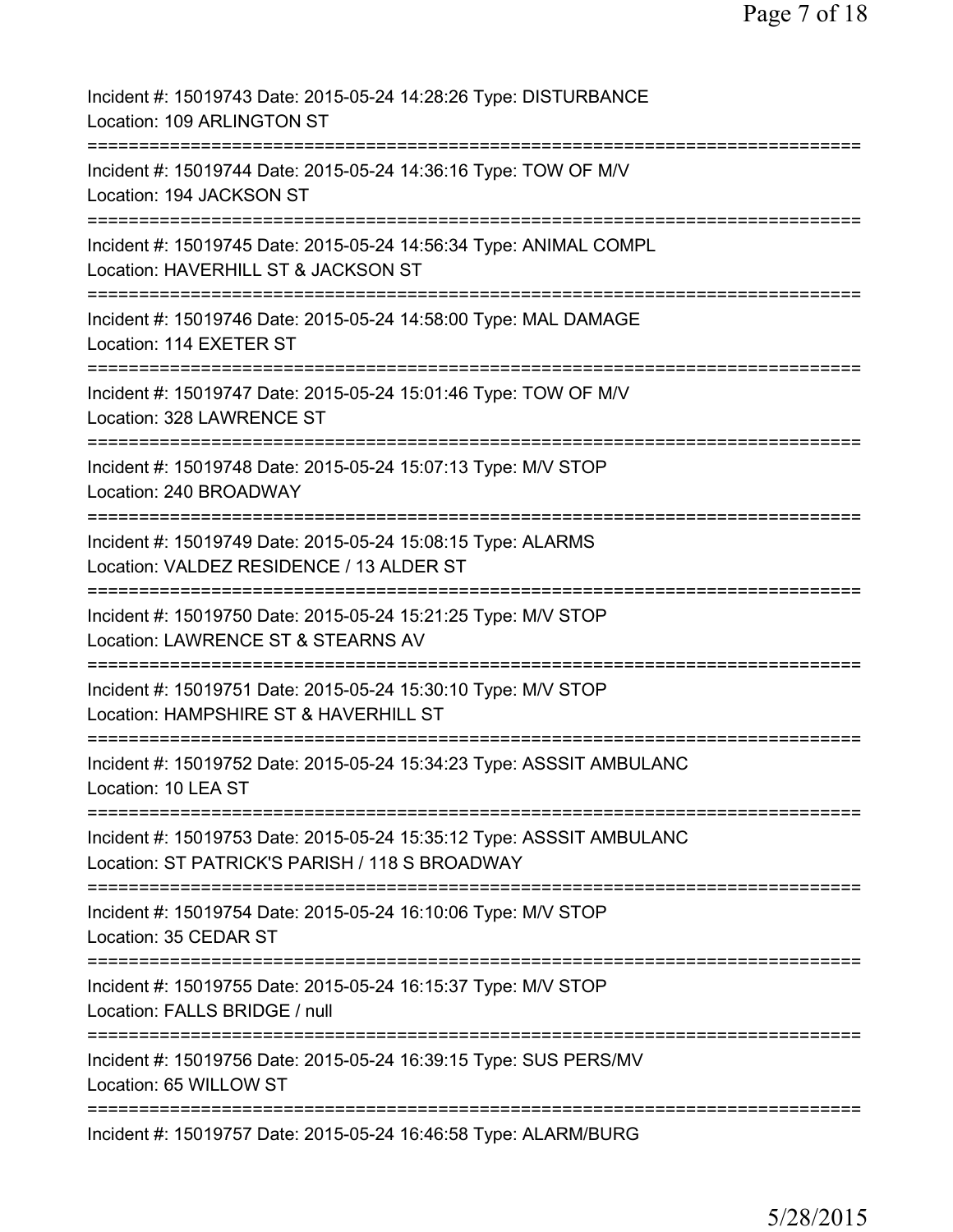Location: PARTHUM / 258 E HAVERHILL ST =========================================================================== Incident #: 15019759 Date: 2015-05-24 16:50:33 Type: MAL DAMAGE Location: 381 HAMPSHIRE ST =========================================================================== Incident #: 15019758 Date: 2015-05-24 16:51:13 Type: DOMESTIC/PROG Location: 2 MUSEUM SQ #716 =========================================================================== Incident #: 15019760 Date: 2015-05-24 17:02:39 Type: NOISE ORD Location: 16 MONTGOMERY ST =========================================================================== Incident #: 15019761 Date: 2015-05-24 17:03:19 Type: NOISE ORD Location: 99 HAVERHILL ST =========================================================================== Incident #: 15019763 Date: 2015-05-24 17:10:24 Type: HIT & RUN M/V Location: BERKELEY ST & E HAVERHILL ST =========================================================================== Incident #: 15019762 Date: 2015-05-24 17:11:18 Type: NOISE ORD Location: 14 BARNARD RD =========================================================================== Incident #: 15019764 Date: 2015-05-24 17:26:50 Type: M/V STOP Location: 205 BROADWAY =========================================================================== Incident #: 15019765 Date: 2015-05-24 17:32:07 Type: AUTO ACC/NO PI Location: 198 S BROADWAY =========================================================================== Incident #: 15019766 Date: 2015-05-24 17:32:36 Type: M/V STOP Location: MYRTLE ST & SARATOGA ST =========================================================================== Incident #: 15019767 Date: 2015-05-24 17:35:16 Type: INVEST CONT Location: 45 WARREN ST =========================================================================== Incident #: 15019769 Date: 2015-05-24 17:40:57 Type: B&E/PAST Location: 140 ABBOTT ST =========================================================================== Incident #: 15019768 Date: 2015-05-24 17:42:50 Type: SUS PERS/MV Location: SOUTH COMMON / null =========================================================================== Incident #: 15019770 Date: 2015-05-24 17:52:37 Type: M/V STOP Location: 258 E HAVERHILL ST =========================================================================== Incident #: 15019771 Date: 2015-05-24 17:53:11 Type: NOISE ORD Location: 1 PLEASANT TER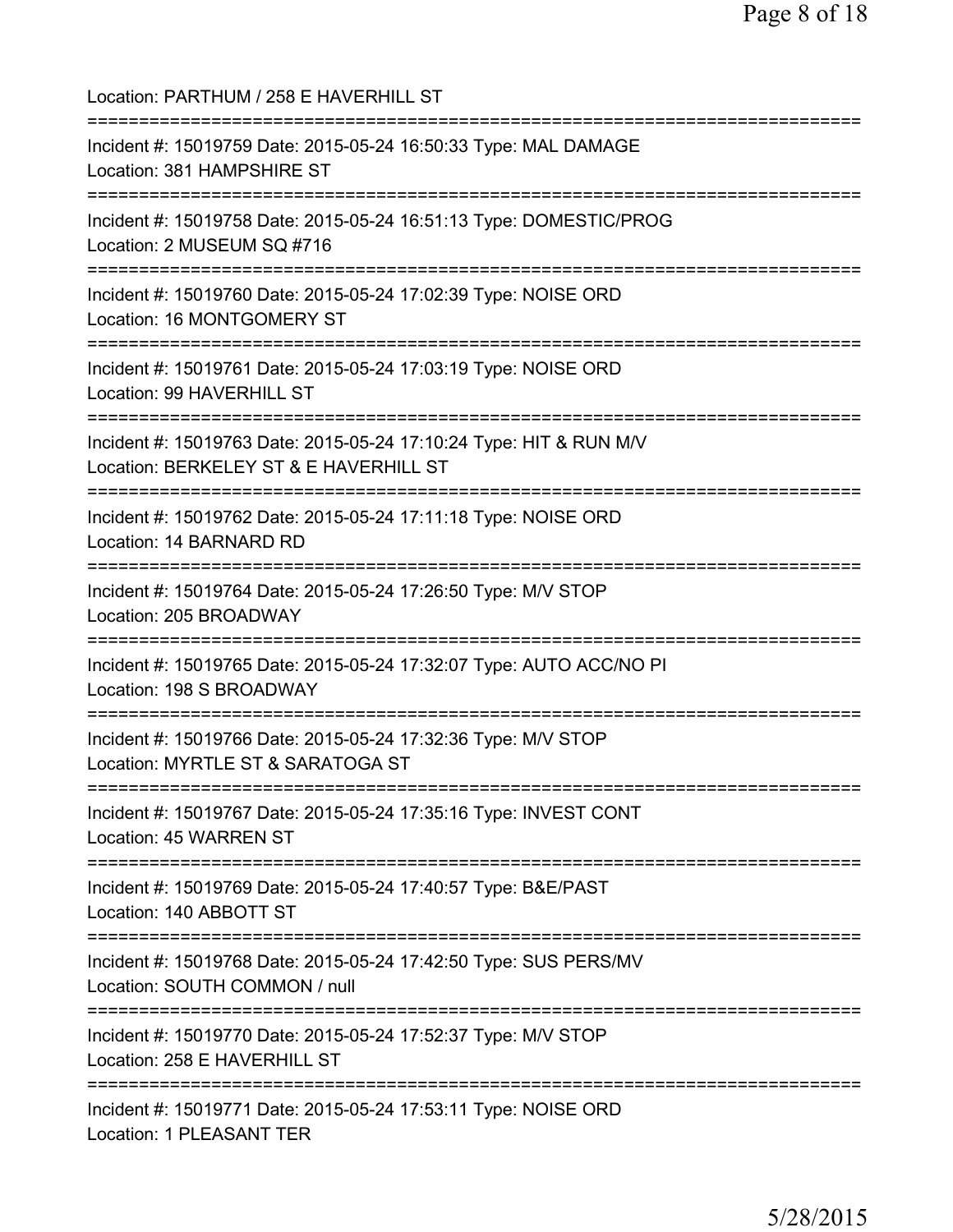| Incident #: 15019772 Date: 2015-05-24 17:59:26 Type: M/V STOP<br>Location: BRADFORD ST & BROADWAY                                                      |
|--------------------------------------------------------------------------------------------------------------------------------------------------------|
| Incident #: 15019773 Date: 2015-05-24 18:02:36 Type: M/V STOP<br>Location: BRADFORD ST & BROADWAY                                                      |
| Incident #: 15019774 Date: 2015-05-24 18:04:48 Type: AMBULANCE ASSSI<br>Location: RITA HALL / 490 HAMPSHIRE ST #606 FL 6<br>========================== |
| Incident #: 15019775 Date: 2015-05-24 18:08:10 Type: M/V STOP<br>Location: SALEM & SPRINGFIELD                                                         |
| Incident #: 15019776 Date: 2015-05-24 18:10:36 Type: M/V STOP<br>Location: BRADFORD ST & BROADWAY                                                      |
| Incident #: 15019777 Date: 2015-05-24 18:11:09 Type: NOISE ORD<br>Location: 71 ABBOTT ST                                                               |
| Incident #: 15019779 Date: 2015-05-24 18:17:15 Type: PARK & WALK<br>Location: BROOK STREET PARK CALLBOX / 67 BROOK ST                                  |
| Incident #: 15019778 Date: 2015-05-24 18:17:39 Type: NOISE ORD<br>Location: 3 BROOKFIELD ST                                                            |
| Incident #: 15019780 Date: 2015-05-24 18:22:43 Type: M/V STOP<br>Location: BROOK ST & UNION ST                                                         |
| Incident #: 15019781 Date: 2015-05-24 18:25:16 Type: NOISE ORD<br>Location: 19 PLEASANT ST                                                             |
| Incident #: 15019782 Date: 2015-05-24 18:26:51 Type: NOISE ORD<br>Location: 7 ALDEN CT                                                                 |
| Incident #: 15019783 Date: 2015-05-24 18:33:13 Type: NOISE ORD<br>Location: LA PARILLA / 2 AMESBURY ST<br>===============================              |
| Incident #: 15019784 Date: 2015-05-24 18:36:54 Type: M/V STOP<br>Location: LEXINGTON ST & MYRTLE ST                                                    |
| =============================<br>Incident #: 15019785 Date: 2015-05-24 18:39:14 Type: M/V STOP<br>Location: BRADFORD ST & BROADWAY                     |
|                                                                                                                                                        |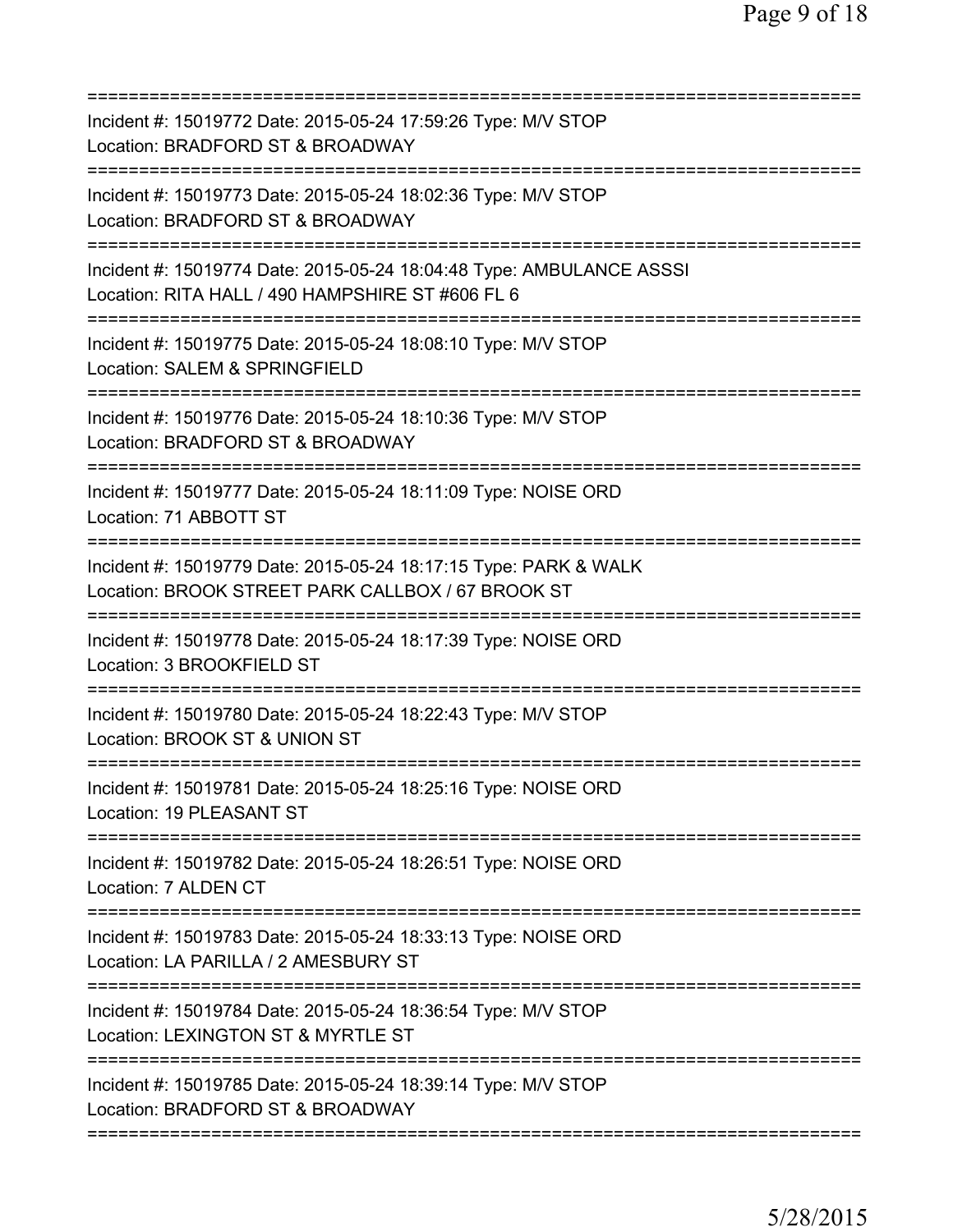| Incident #: 15019786 Date: 2015-05-24 18:39:56 Type: M/V STOP<br>Location: BRADFORD ST & BROADWAY                                                                    |
|----------------------------------------------------------------------------------------------------------------------------------------------------------------------|
| Incident #: 15019788 Date: 2015-05-24 18:40:18 Type: NEIGHBOR PROB<br>Location: 219 LAWRENCE ST                                                                      |
| Incident #: 15019787 Date: 2015-05-24 18:40:39 Type: M/V STOP<br>Location: BRADFORD ST & BROADWAY                                                                    |
| Incident #: 15019789 Date: 2015-05-24 18:46:09 Type: LOUD NOISE<br>Location: FARNHAM ST & FOSTER ST                                                                  |
| Incident #: 15019790 Date: 2015-05-24 18:47:22 Type: LOUD NOISE<br>Location: 22 MONTGOMERY ST                                                                        |
| Incident #: 15019791 Date: 2015-05-24 18:48:27 Type: LOUD NOISE<br>Location: 31 MONTGOMERY ST                                                                        |
| Incident #: 15019792 Date: 2015-05-24 18:50:31 Type: NOISE ORD<br>Location: 1010 ESSEX ST                                                                            |
| Incident #: 15019793 Date: 2015-05-24 18:53:04 Type: NOISE ORD<br>Location: 38 EXETER                                                                                |
| Incident #: 15019794 Date: 2015-05-24 18:55:42 Type: M/V STOP<br>Location: 208 BROADWAY                                                                              |
| ==================<br>Incident #: 15019795 Date: 2015-05-24 19:01:10 Type: M/V STOP<br>Location: BRADFORD ST & BROADWAY                                              |
| Incident #: 15019796 Date: 2015-05-24 19:02:43 Type: M/V STOP<br>Location: BRADFORD ST & BROADWAY                                                                    |
| =============================<br>==============================<br>Incident #: 15019797 Date: 2015-05-24 19:03:35 Type: M/V STOP<br>Location: BRADFORD ST & BROADWAY |
| Incident #: 15019798 Date: 2015-05-24 19:04:29 Type: M/V STOP<br>Location: BRADFORD ST & BROADWAY                                                                    |
| Incident #: 15019799 Date: 2015-05-24 19:05:11 Type: M/V STOP<br>Location: BROADWAY & VALLEY ST                                                                      |
| Incident #: 15019801 Date: 2015-05-24 19:05:24 Type: NOISE ORD                                                                                                       |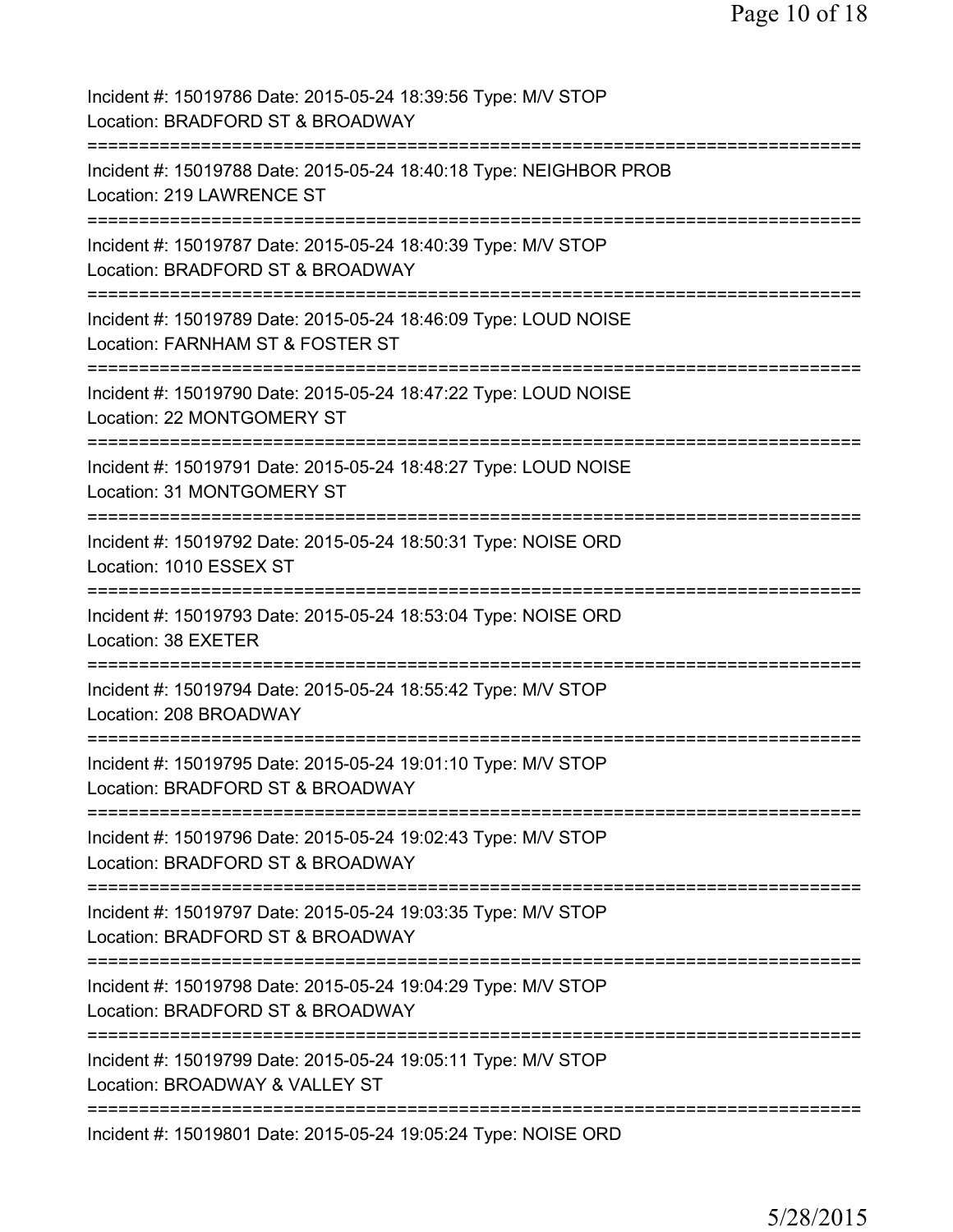Location: 23 NEWTON ST =========================================================================== Incident #: 15019800 Date: 2015-05-24 19:05:31 Type: NOISE ORD Location: 19 PLEASANT TER =========================================================================== Incident #: 15019802 Date: 2015-05-24 19:07:14 Type: DISTURBANCE Location: BROOKFIELD ST & DRACUT ST =========================================================================== Incident #: 15019803 Date: 2015-05-24 19:09:20 Type: M/V STOP Location: BRADFORD ST & BROADWAY =========================================================================== Incident #: 15019804 Date: 2015-05-24 19:09:33 Type: NOISE ORD Location: 9 VERMONT ST =========================================================================== Incident #: 15019805 Date: 2015-05-24 19:10:09 Type: M/V STOP Location: BRADFORD ST & BROADWAY =========================================================================== Incident #: 15019806 Date: 2015-05-24 19:21:42 Type: WOMAN DOWN Location: 55 CEDAR ST =========================================================================== Incident #: 15019807 Date: 2015-05-24 19:29:05 Type: MAN DOWN Location: DUNKIN DONUTS / 225 ESSEX ST =========================================================================== Incident #: 15019808 Date: 2015-05-24 19:31:05 Type: NOISE ORD Location: 115 ARLINGTON ST =========================================================================== Incident #: 15019809 Date: 2015-05-24 19:31:45 Type: DISTURBANCE Location: 62 MARGIN ST =========================================================================== Incident #: 15019810 Date: 2015-05-24 19:36:38 Type: ALARM/BURG Location: DUNKIN DONUTS / 225 ESSEX ST =========================================================================== Incident #: 15019811 Date: 2015-05-24 19:38:10 Type: NOISE ORD Location: 5 SHERIDAN ST =========================================================================== Incident #: 15019812 Date: 2015-05-24 19:40:34 Type: M/V STOP Location: APPLETON ST & ESSEX ST =========================================================================== Incident #: 15019813 Date: 2015-05-24 19:40:56 Type: LOUD NOISE Location: 1 FLORENCE =========================================================================== Incident #: 15019816 Date: 2015-05-24 19:42:45 Type: ROBBERY UNARM Location: 51 MYRTLE ST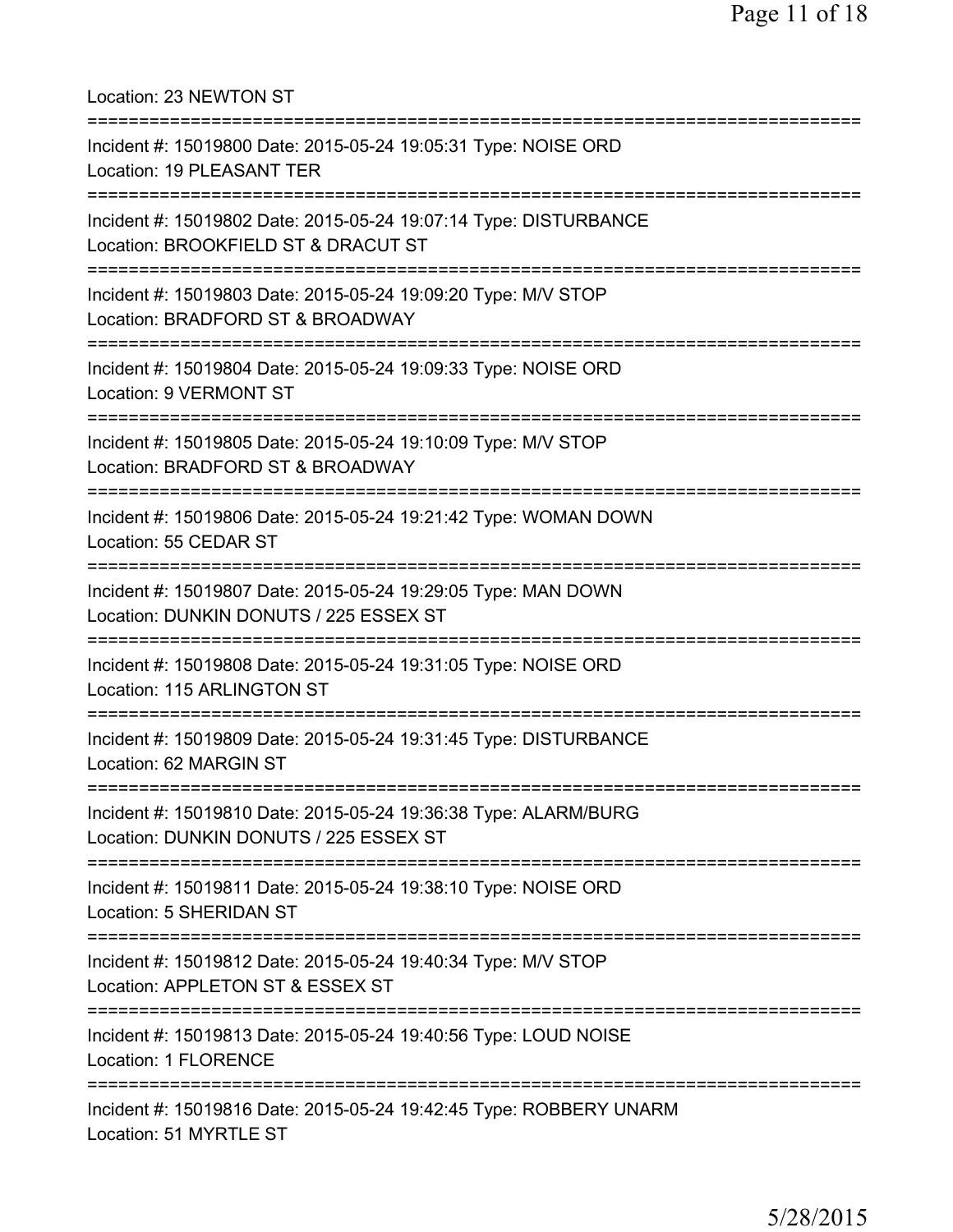| Incident #: 15019814 Date: 2015-05-24 19:43:48 Type: LOUD NOISE<br>Location: 112 ALLSTON ST                                                             |
|---------------------------------------------------------------------------------------------------------------------------------------------------------|
| Incident #: 15019815 Date: 2015-05-24 19:44:25 Type: LOUD NOISE<br>Location: PLEASANT ST & WOODLAND ST                                                  |
| =================================<br>Incident #: 15019817 Date: 2015-05-24 19:46:53 Type: DISTURBANCE<br>Location: 189 GARDEN ST FL 2                   |
| Incident #: 15019818 Date: 2015-05-24 19:48:08 Type: NOISE ORD<br>Location: 148 HOWARD                                                                  |
| Incident #: 15019819 Date: 2015-05-24 19:49:03 Type: TENANT PROB<br>Location: 406 LOWELL ST                                                             |
| Incident #: 15019820 Date: 2015-05-24 19:53:32 Type: DISTURBANCE<br>Location: BROOKFIELD ST & KENNETH                                                   |
| ========================<br>Incident #: 15019821 Date: 2015-05-24 19:56:01 Type: GUN CALL<br>Location: 550 BROADWAY #1 FL 1<br>======================== |
| Incident #: 15019822 Date: 2015-05-24 20:01:33 Type: NOISE ORD<br>Location: 45 AMES ST                                                                  |
| Incident #: 15019823 Date: 2015-05-24 20:08:19 Type: ALARM/BURG<br>Location: DUNKIN DONUTS / 225 ESSEX ST                                               |
| Incident #: 15019825 Date: 2015-05-24 20:09:27 Type: MV/BLOCKING<br><b>Location: KEIGHLEY CT</b>                                                        |
| Incident #: 15019826 Date: 2015-05-24 20:09:37 Type: MAN DOWN<br>Location: FLORENCE AV & HAVERHILL ST<br>=====================================          |
| Incident #: 15019824 Date: 2015-05-24 20:10:09 Type: M/V STOP<br>Location: ALLSTON ST & PLEASANT TER                                                    |
| Incident #: 15019827 Date: 2015-05-24 20:12:16 Type: NOISE ORD<br>Location: 122 ARLINGTON ST                                                            |
| Incident #: 15019830 Date: 2015-05-24 20:12:20 Type: NOISE ORD<br>Location: COLBY ST & E PLEASANT ST                                                    |
|                                                                                                                                                         |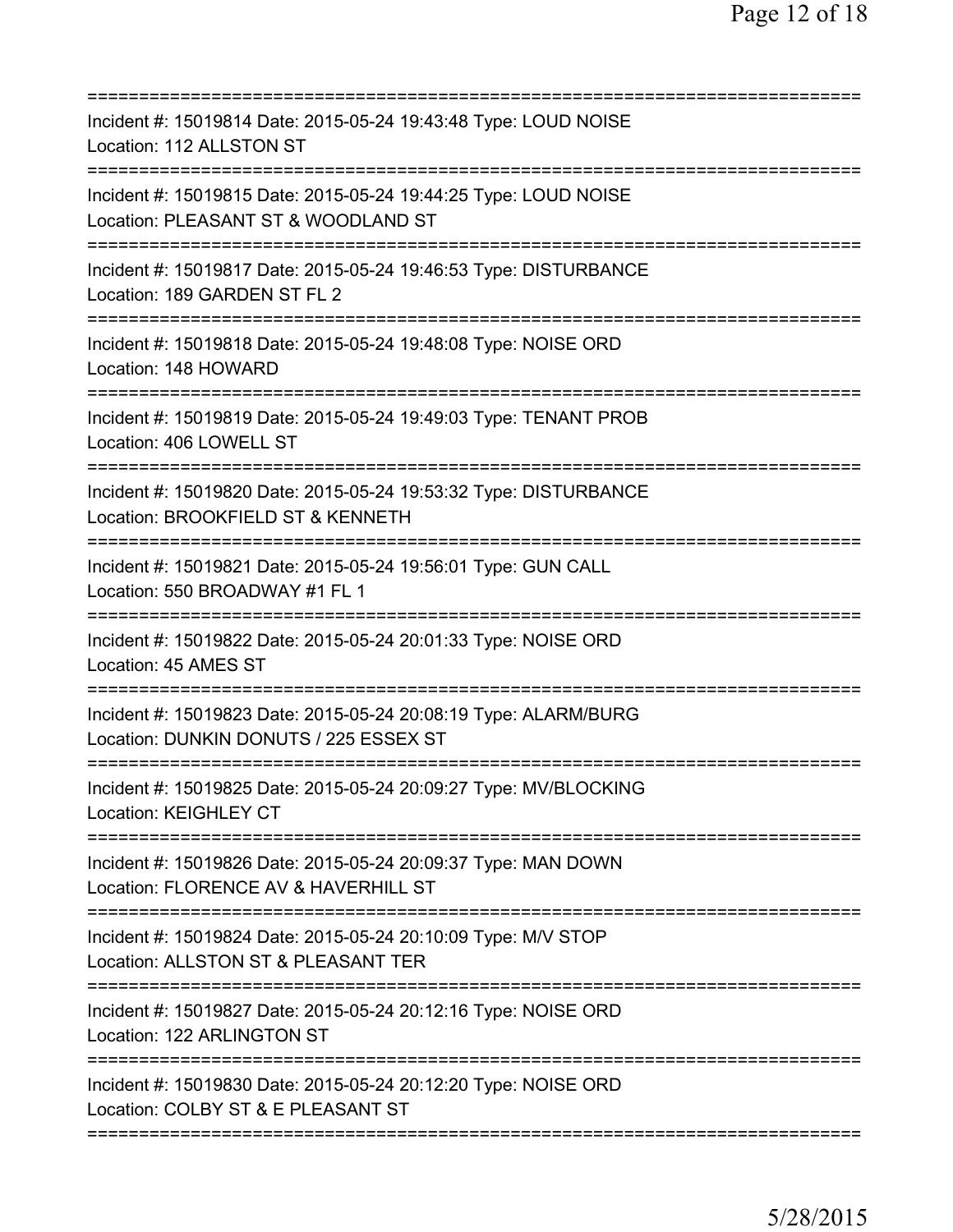| Incident #: 15019828 Date: 2015-05-24 20:12:42 Type: NOISE ORD<br>Location: PEARL ST & TOWER HILL ST              |
|-------------------------------------------------------------------------------------------------------------------|
| Incident #: 15019829 Date: 2015-05-24 20:13:22 Type: FIGHT<br>Location: 550 BROADWAY                              |
| Incident #: 15019831 Date: 2015-05-24 20:18:37 Type: SUS PERS/MV<br>Location: 606 CANAL ST                        |
| Incident #: 15019833 Date: 2015-05-24 20:23:47 Type: M/V STOP<br>Location: HAMPSHIRE ST & MYRTLE ST               |
| Incident #: 15019832 Date: 2015-05-24 20:23:53 Type: FIGHT<br>Location: PARKER ST                                 |
| Incident #: 15019834 Date: 2015-05-24 20:26:30 Type: NOISE ORD<br>Location: 22 MONTGOMERY ST                      |
| Incident #: 15019836 Date: 2015-05-24 20:27:44 Type: M/V STOP<br>Location: 1 TREMONT ST                           |
| Incident #: 15019835 Date: 2015-05-24 20:27:52 Type: NOISE ORD<br>Location: 102 E CAMBRIDGE ST                    |
| Incident #: 15019837 Date: 2015-05-24 20:28:22 Type: NOISE ORD<br>Location: 28 BOXFORD ST                         |
| Incident #: 15019838 Date: 2015-05-24 20:30:20 Type: UNWANTEDGUEST<br>Location: 40 MANCHESTER ST FL 2             |
| Incident #: 15019839 Date: 2015-05-24 20:32:25 Type: MISSING PERS<br>Location: 106 TREMONT ST                     |
| Incident #: 15019842 Date: 2015-05-24 20:34:18 Type: MEDIC SUPPORT<br>Location: RIVERFRONT / NEWTON ST & SALEM ST |
| Incident #: 15019840 Date: 2015-05-24 20:35:09 Type: M/V STOP<br>Location: 69 PARKER ST                           |
| Incident #: 15019843 Date: 2015-05-24 20:37:43 Type: AUTO ACC/UNK PI<br>Location: AMES ST & HAVERHILL ST          |
| Incident #: 15019841 Date: 2015-05-24 20:38:09 Type: NOISE ORD                                                    |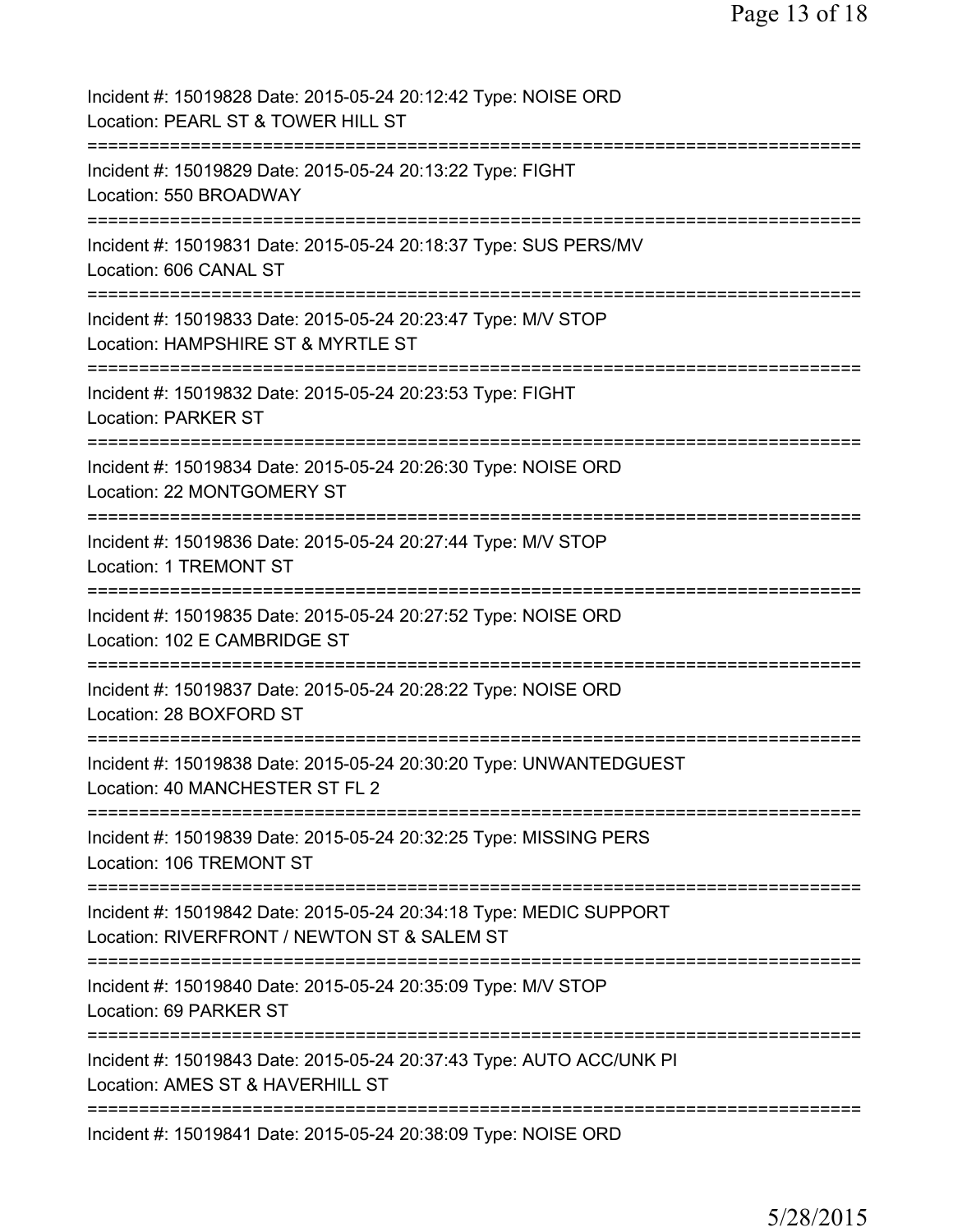| Location: 1 PLEASANT PL<br>===========================                                                                                |
|---------------------------------------------------------------------------------------------------------------------------------------|
| Incident #: 15019844 Date: 2015-05-24 20:38:38 Type: LOUD NOISE<br>Location: 29 WEST ST<br>================================           |
| Incident #: 15019845 Date: 2015-05-24 20:38:56 Type: NOISE ORD<br>Location: 3 BROOKFIELD ST                                           |
| ===================================<br>Incident #: 15019846 Date: 2015-05-24 20:45:48 Type: NOISE ORD<br>Location: 1027 ESSEX ST      |
| Incident #: 15019847 Date: 2015-05-24 20:54:09 Type: NOISE ORD<br>Location: 72 SALEM ST                                               |
| Incident #: 15019848 Date: 2015-05-24 20:55:13 Type: CK WELL BEING<br>Location: 9 BOSTON ST FL 3                                      |
| Incident #: 15019849 Date: 2015-05-24 20:59:37 Type: NOISE ORD<br>Location: 52 CAMBRIDGE ST                                           |
| Incident #: 15019850 Date: 2015-05-24 21:01:06 Type: NOISE ORD<br>Location: 52 SARATOGA ST<br>===========================             |
| Incident #: 15019851 Date: 2015-05-24 21:03:22 Type: NOISE ORD<br>Location: 90 BROOKFIELD ST                                          |
| Incident #: 15019852 Date: 2015-05-24 21:05:18 Type: NOISE ORD<br>Location: 448 LOWELL ST                                             |
| ====================================<br>Incident #: 15019853 Date: 2015-05-24 21:07:24 Type: SUS PERS/MV<br>Location: 70 CAMBRIDGE ST |
| Incident #: 15019855 Date: 2015-05-24 21:11:58 Type: NOISE ORD<br>Location: 125 SPRINGFIELD ST                                        |
| ============<br>Incident #: 15019854 Date: 2015-05-24 21:12:09 Type: NOISE ORD<br>Location: 9 KEIGHLEY CT                             |
| Incident #: 15019856 Date: 2015-05-24 21:17:01 Type: NOISE ORD<br>Location: 1027 ESSEX ST                                             |
| ===================<br>Incident #: 15019857 Date: 2015-05-24 21:18:57 Type: TRESPASSING<br>Location: 448 LOWELL ST                    |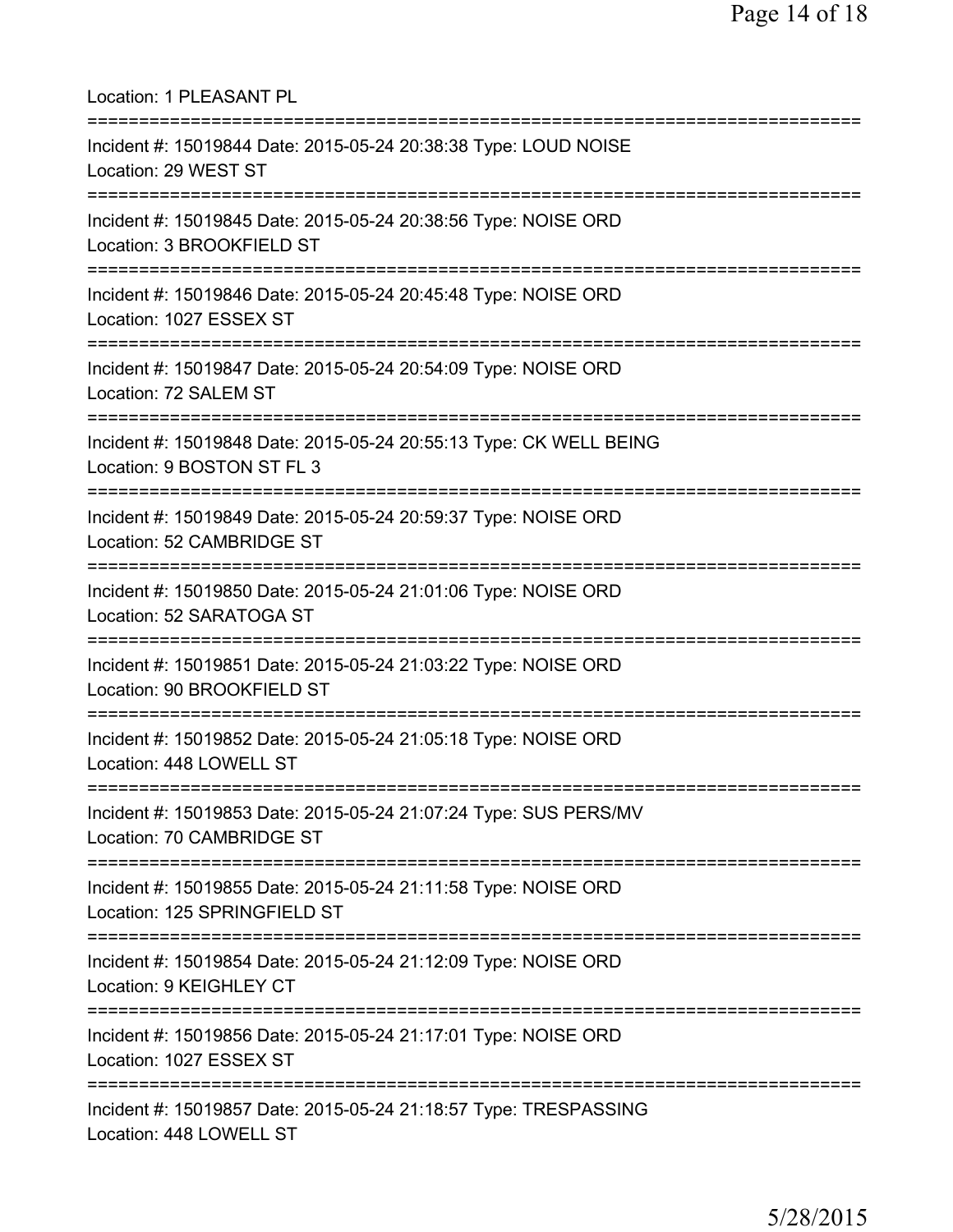| ========================                                                                                                                                            |
|---------------------------------------------------------------------------------------------------------------------------------------------------------------------|
| Incident #: 15019858 Date: 2015-05-24 21:30:28 Type: M/V STOP<br>Location: 1 GENERAL ST<br>===================<br>============                                      |
| Incident #: 15019859 Date: 2015-05-24 21:33:12 Type: NOISE ORD<br>Location: 413 RIVERSIDE DR                                                                        |
| Incident #: 15019860 Date: 2015-05-24 21:38:17 Type: SUS PERS/MV<br>Location: 211 E HAVERHILL ST                                                                    |
| Incident #: 15019861 Date: 2015-05-24 21:43:04 Type: NOISE ORD<br>Location: 109 OLIVE AV                                                                            |
| Incident #: 15019862 Date: 2015-05-24 21:43:09 Type: DISORDERLY<br>Location: E HAVERHILL ST & HOWARD ST                                                             |
| Incident #: 15019863 Date: 2015-05-24 21:44:42 Type: ALARM/BURG<br>Location: RESD; ADRIA DEMUTH9788524325 / 54 JEFFERSON ST                                         |
| Incident #: 15019864 Date: 2015-05-24 21:50:25 Type: ALARM/BURG<br>Location: RESD; DAVID MCGRATH / 98 BRADFORD ST<br>==============================<br>============ |
| Incident #: 15019865 Date: 2015-05-24 21:51:54 Type: NOISE ORD<br>Location: 32 WASHINGTON ST<br>============                                                        |
| Incident #: 15019867 Date: 2015-05-24 21:52:54 Type: NOISE ORD<br>Location: 14 GREEN ST                                                                             |
| Incident #: 15019866 Date: 2015-05-24 21:52:56 Type: NOISE ORD<br>Location: 245 ERVING AV                                                                           |
| Incident #: 15019868 Date: 2015-05-24 21:58:01 Type: NOISE ORD<br>Location: 22 MONTGOMERY ST                                                                        |
| Incident #: 15019869 Date: 2015-05-24 22:00:05 Type: SUS PERS/MV<br>Location: 170 LAWRENCE ST                                                                       |
| Incident #: 15019870 Date: 2015-05-24 22:01:47 Type: AUTO ACC/UNK PI<br>Location: BROADWAY & COMMON ST                                                              |
| Incident #: 15019871 Date: 2015-05-24 22:03:53 Type: M/V STOP<br>Location: FERN ST & LAWRENCE ST                                                                    |
|                                                                                                                                                                     |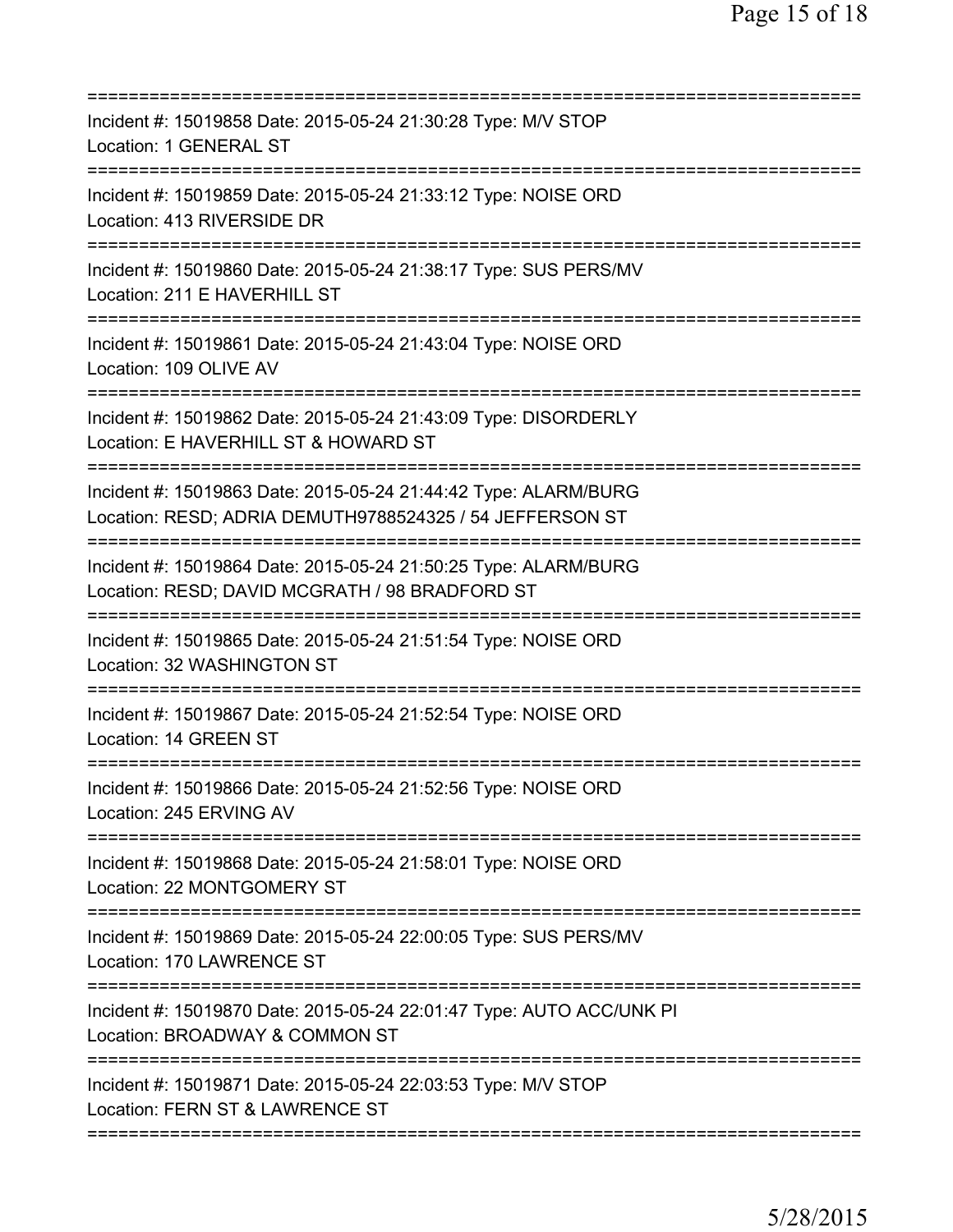| Incident #: 15019873 Date: 2015-05-24 22:06:22 Type: COUNTERFEIT<br>Location: LAWRENCE ST & MAPLE ST                      |
|---------------------------------------------------------------------------------------------------------------------------|
| Incident #: 15019872 Date: 2015-05-24 22:09:42 Type: M/V STOP<br>Location: ESSEX ST & FRANKLIN ST                         |
| Incident #: 15019874 Date: 2015-05-24 22:12:46 Type: M/V STOP<br>Location: S CANAL ST                                     |
| Incident #: 15019875 Date: 2015-05-24 22:18:09 Type: NOISE ORD<br>Location: 113 E HAVERHILL ST                            |
| Incident #: 15019876 Date: 2015-05-24 22:22:26 Type: ALARMS<br>Location: 101 WHITE ST FL BLDG 9                           |
| Incident #: 15019877 Date: 2015-05-24 22:29:05 Type: NOISE ORD<br>Location: 304 AMES ST<br>---------------                |
| Incident #: 15019878 Date: 2015-05-24 22:34:23 Type: ALARM/BURG<br>Location: RESD;JUDITH CRUZ9789608695 / 32 DARTMOUTH ST |
| Incident #: 15019879 Date: 2015-05-24 22:39:45 Type: M/V STOP<br>Location: 58 ESSEX ST                                    |
| Incident #: 15019880 Date: 2015-05-24 22:41:23 Type: NOISE ORD<br>Location: 20 HUDSON AV<br>------------------            |
| Incident #: 15019881 Date: 2015-05-24 22:43:39 Type: NOISE ORD<br><b>Location: 1 FLORENCE CT</b>                          |
| Incident #: 15019882 Date: 2015-05-24 22:43:53 Type: LOUD NOISE<br>Location: 38 WINTER ST                                 |
| Incident #: 15019883 Date: 2015-05-24 22:45:36 Type: UNWANTEDGUEST<br>Location: 182 S UNION ST                            |
| Incident #: 15019884 Date: 2015-05-24 22:47:11 Type: M/V STOP<br>Location: 225 ESSEX ST                                   |
| Incident #: 15019885 Date: 2015-05-24 22:51:08 Type: NOISE ORD<br>Location: 37-39 BOWDOIN ST                              |
| Incident #: 15019886 Date: 2015-05-24 22:51:35 Type: NOISE ORD                                                            |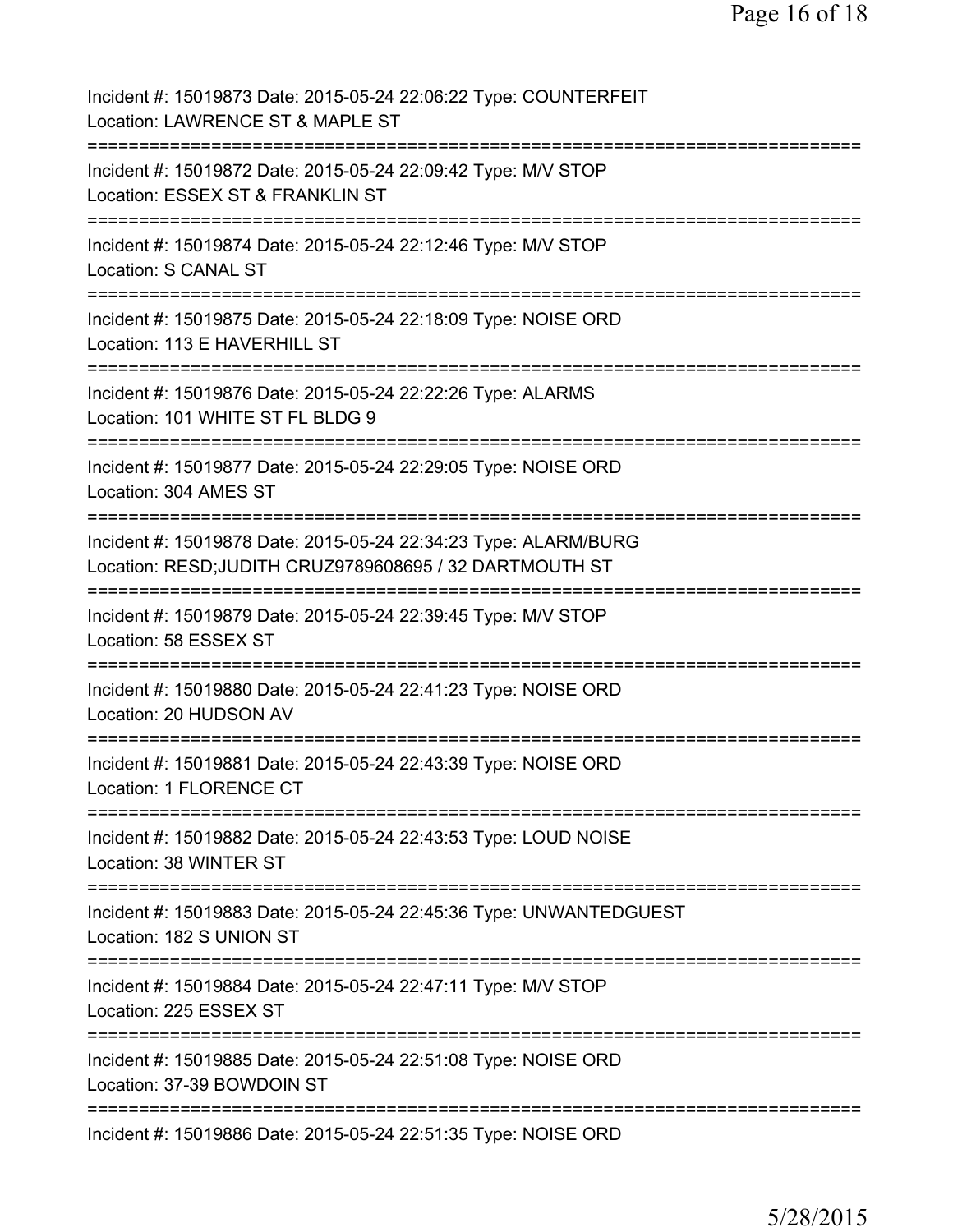| Location: 2 INMAN ST                                                                                                                      |
|-------------------------------------------------------------------------------------------------------------------------------------------|
| Incident #: 15019888 Date: 2015-05-24 22:52:30 Type: DISTURBANCE<br>Location: 132 BAILEY ST FL 3<br>:====================                 |
| Incident #: 15019887 Date: 2015-05-24 22:52:32 Type: MAN DOWN<br>Location: FRANKLIN ST & HAVERHILL ST<br>-------------------------------  |
| Incident #: 15019889 Date: 2015-05-24 22:56:17 Type: SUS PERS/MV<br>Location: HOLY ROSARY / COMMON ST<br>================================ |
| Incident #: 15019890 Date: 2015-05-24 22:57:06 Type: NOISE ORD<br>Location: 42 ALLSTON ST                                                 |
| Incident #: 15019891 Date: 2015-05-24 23:03:48 Type: M/V STOP<br>Location: BRADFORD ST & FRANKLIN ST                                      |
| Incident #: 15019892 Date: 2015-05-24 23:04:35 Type: HIT & RUN M/V<br>Location: 113 JACKSON ST FL 1                                       |
| Incident #: 15019893 Date: 2015-05-24 23:07:50 Type: M/V STOP<br>Location: SEVEN ELEVEN / 99 HAMPSHIRE ST                                 |
| Incident #: 15019894 Date: 2015-05-24 23:15:55 Type: ROBBERY ARMED<br>Location: 113 JACKSON ST                                            |
| Incident #: 15019895 Date: 2015-05-24 23:20:52 Type: M/V STOP<br>Location: COMMON ST & NEWBURY ST                                         |
| Incident #: 15019896 Date: 2015-05-24 23:23:39 Type: TOW OF M/V<br>Location: 1 MILL ST                                                    |
| Incident #: 15019897 Date: 2015-05-24 23:29:00 Type: DISTURBANCE<br>Location: 10 BENNINGTON ST FL 1                                       |
| Incident #: 15019899 Date: 2015-05-24 23:29:04 Type: NOISE ORD<br>Location: 21 KENDRICK ST FL 2                                           |
| Incident #: 15019898 Date: 2015-05-24 23:30:29 Type: NOISE ORD<br>Location: 21 E HAVERHILL ST                                             |
| Incident #: 15019900 Date: 2015-05-24 23:34:20 Type: NOISE ORD<br>Location: 460 BROADWAY                                                  |